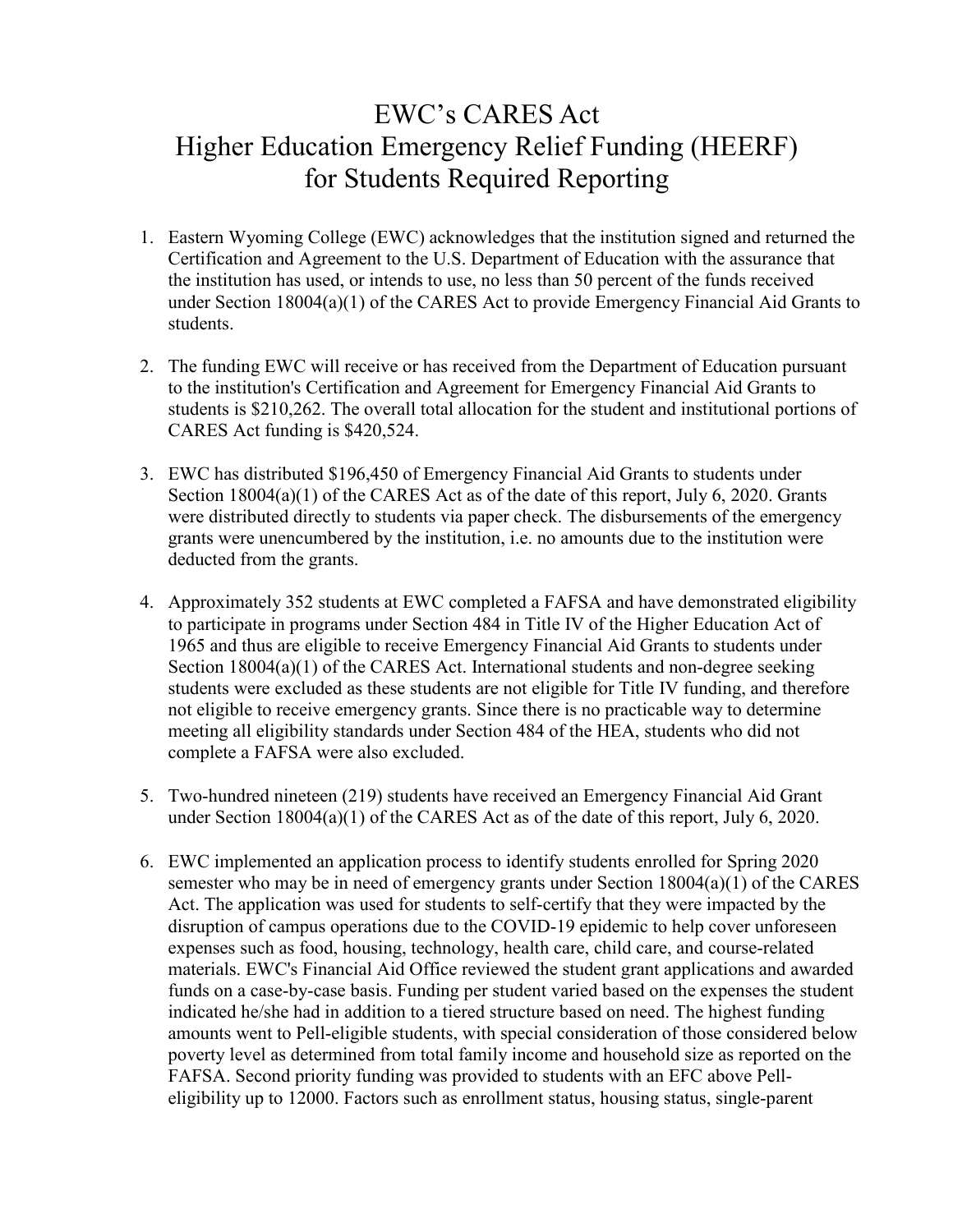status, and other extenuating factors were also considered. EWC established a minimum award level of \$250 and a maximum initial grant amount of \$1,500 per student in an effort to distribute the grant funds as widely as possible to our students in need of emergency funds; grants in excess of the maximum require supporting documentation and are allowed only as funds are available. EWC's average grant amount per student as of the date of this report is approximately \$897.

EWC determined it needed a second approach to distributing funds based on low application submittal and student reports of not receiving emails about the availability of CARES funds and/or being unaware of other marketing campaigns. Some students were also confused about how to apply or criteria for receiving the award. The Financial Aid Office initiated Phase Two of HEERF fund delivery by re-evaluating all Pell eligible students enrolled Spring 2020 who were impacted by campus closures; a third phase of block grants was completed for other TIV-aid eligible students with remaining funds, saving approximately 10% of the total allocation for additional applications and students with remaining need.

Grants were awarded to eligible students following the U.S. Department of Education's guidance: [https://www2.ed.gov/about/offices/list/ope/heerfstudentfaqs.pdf.](https://www2.ed.gov/about/offices/list/ope/heerfstudentfaqs.pdf) Only students who are or could be eligible to participate in programs under Section 484 in Title IV of the Higher Education Act of 1965, as amended (HEA), may receive emergency financial aid grants. The criteria to participate in programs under Section 484 of the HEA include but are not limited to the following: U.S. citizenship or eligible noncitizen; a valid Social Security number; registration with Selective Service (if the student is male); and a high school diploma, GED, or completion of high school in an approved homeschool setting.

7. Information, directions, and guidance provided by EWC to students concerning the Emergency Financial Aid Grants can be found on EWC's Emergency CARES Grant web page which includes the link to the electronic application: [https://ewc.wy.edu/future](https://ewc.wy.edu/future-students/financial-aid/cares-act-higher-education-emergency-relief-fund/)[students/financial-aid/cares-act-higher-education-emergency-relief-fund/.](https://ewc.wy.edu/future-students/financial-aid/cares-act-higher-education-emergency-relief-fund/) A link to this grant page is also listed on our general COVID-19 Information page: <https://ewc.wy.edu/alerts/>

The information provided includes eligibility criteria and guidance that the grants must be used to cover expenses related to the disruption of campus operations due to the coronavirus that have impacted a student's educational experience, and includes a list of allowable expenses.

Students were notified and provided information about the CARES Act Emergency Funds via their student email, notifications via Canvas, PSAs, through advisors, and online. The instructions given to students are online via EWC's main CARES Act Emergency Funding page and the application itself. Pell eligible students who had not applied within two weeks of the application's availability were also called by financial aid staff to inform them of the availability of the funds, eligibility requirements, and the process to apply. Students in Phase Two and Three of fund distribution were sent an explanatory sheet with the check, indicating that acceptance of the funds served as an acknowledgment that the student was impacted by campus closures due to COVID-19 and as a secondary self-certification of eligibility.